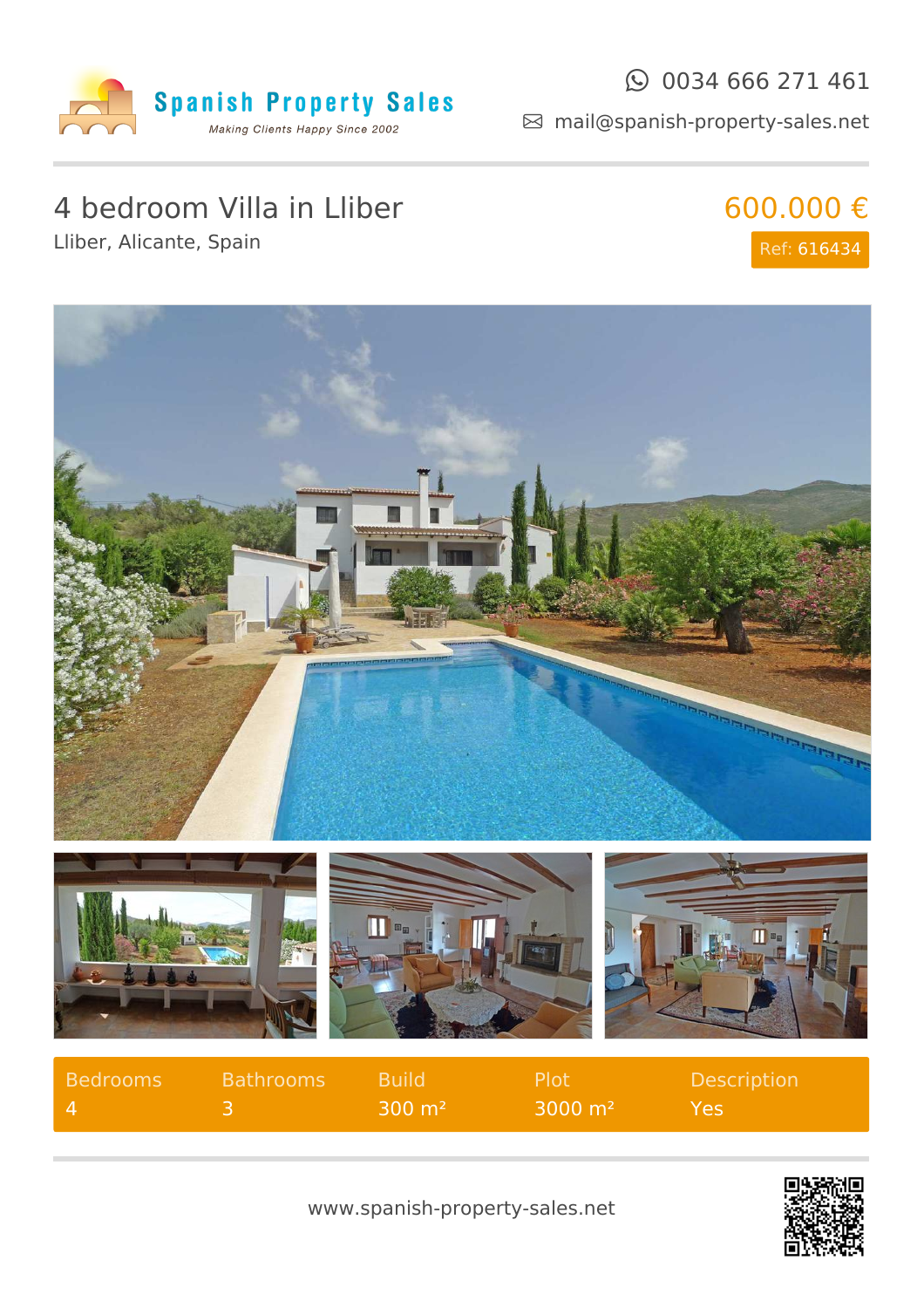

mail@spanish-property-sales.net

### 4 bedroom Villa in Lliber

Lliber, Alicante, Spain



#### Description

Two storey villa for sale near Lliber., Alicante. The first floor consists of an entrance hall, a ample livingdining room with fireplace, an American kitchen, a pantry, a laundry room, a bathroom, a storage room, 2 bedrooms with built in wardrobes, covered and open terrace. Upstairs there are two bedrooms, one of them with built in wardrobes and the other one with en suite bathroom. Furthermore there are a terrace and a bathroom. There are also extras such as gas central heating, air conditioning, BBQ, summer kitchen, TV/Sat, alarm system, windows with double glazing and mosquito nets, 10 x 5 swimming pool and outside shower. There is also a garage with automatic door for 1 car and the garden has automatic irrigation system. The closer supermarket is in Jalón at only 10 minutes away and the nearest beaches are in Benissa at 20 minutes away.